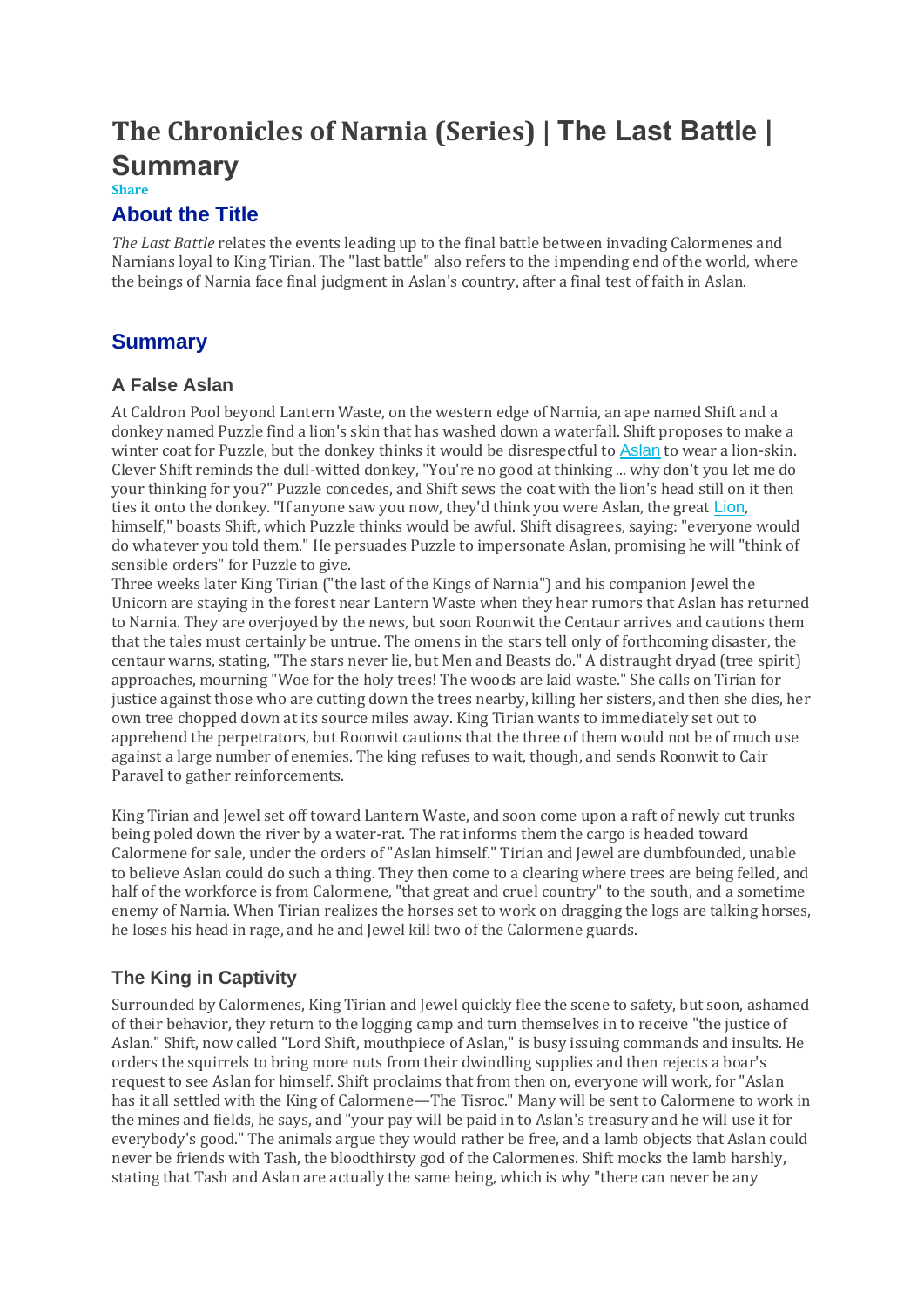quarrel between them." The Narnians are bewildered, and King Tirian cries out that Shift is a liar. His men beat the king and knock him out, and Shift screams at them to take him away.

King Tirian awakens that night, firmly bound to a tree, sore, bleeding, and hungry. Jewel is nowhere to be found. A small pack of loyal woodland animals arrives secretly to feed and care for him, but they won't untie him for fear of angering Aslan. They tell the king how Aslan comes out at night so the people can see him, emerging from a stable at the top of a hill for just a few minutes. The disillusioned animals never imagined Aslan would be so cruel, and they suppose he must be punishing Narnia for some unknown transgression. The animals scurry away as a bonfire is lit atop Stable Hill a short distance away. Tirian sees "Aslan" emerge from the stable, surprised the revered, legendary lion is only a "stiff thing which stood and said nothing." It's hard to believe the creature is truly Aslan, but he can't be sure that it isn't, either.

Once "Aslan" retreats to the stable, Tirian reflects on Narnia's storied history, and how in ancient times human children would come to help in times of need. He cries out first to Aslan and then to the children to come and aid Narnia once more, and immediately he falls into a state of vision. Before him appears the image of seven humans seated together, friends of Narnia, but Tirian is unable to speak. The vision fades and he returns to his senses; it is "the worst moment he had ever had in his life." In just a few moments, though, two human children appear from nowhere and cut his bonds. It is Jill Pole and Eustace Scrubb, the legendary rescuers of Prince Rilian from days of old. The trio quickly steals away, heading toward an unused watchtower nearby as the sun rises. The children explain that the seven people Tirian saw in his vision were themselves, Peter [Pevensie](https://www.coursehero.com/lit/The-Chronicles-of-Narnia-Series/character-analysis/#Peter_Pevensie), [Edmund](https://www.coursehero.com/lit/The-Chronicles-of-Narnia-Series/character-analysis/#Edmund_Pevensie) [Pevensie](https://www.coursehero.com/lit/The-Chronicles-of-Narnia-Series/character-analysis/#Edmund_Pevensie), Lucy [Pevensie](https://www.coursehero.com/lit/The-Chronicles-of-Narnia-Series/character-analysis/#Lucy_Pevensie), Polly Plummer, and Digory Kirke, but only Jill and Eustace are young enough to return to Narnia. They arrive at the deserted watchtower, where they find an assortment of weapons and armor, including Calormene gear. They have a meager meal of dried biscuits and water and then rest for some hours.

That night, the three put on the Calormene armor and use a special juice to tint their skin to a darker, Calormene complexion. They return to Stable Hill in a covert mission to search for Jewel. The children hide while Tirian easily overcomes the lounging guard, who leads the king to the unicorn. Meanwhile, Jill sees her chance to investigate the stable, where she finds the miserable Puzzle (the false Aslan) and leads him into the forest to regroup with the Eustace and Tirian. The donkey—sorry for his part in all that has happened—reveals the ape's ploy. Just then the group hears a troupe of dwarfs marching nearby, and Tirian decides to go forth and meet them. With Puzzle as proof of Shift's lies, the king is certain the dwarfs will rally to his side and Shift and the Calormenes will be quickly dealt with.

This, however, is not what happens. Tirian confronts the dwarfs and their Calormene guards, who are marching the captives off to the mines. The king trots out Puzzle in his lion-skin to prove Shift has deceived them all, and together with the dwarfs, they kill the guards. Following the scuffle, though, Tirian's cry of "Three cheers for Aslan!" is met with disturbing silence. The dwarfs, sore at having been fooled by the false Aslan, are skeptical that Jill and Eustace are who they say they are. And anyway, "I've heard as much about Aslan as I want to for the rest of my life," growls their leader, Griffle. Rather than join sides with Tirian to fight Shift, the dwarfs decide to go their own way. "No more Aslan, no more kings, no more silly stories about other worlds," they proclaim. The dwarfs are only out for themselves now, and they set off into the forest, leaving behind a very disheartened king and companions. Only one dwarf, Poggin, turns back to join their party.

The group returns to the tower for some rest and a meal, and Poggin fills them in on the situation at Stable Hill. The devious cat Ginger has convinced the people that Tirian has been eaten alive by Aslan. Shift, who has started drinking heavily, has himself become a puppet to Ginger and the Calormene captain Rishda, just as Puzzle has been Shift's puppet. Neither Ginger nor Rishda believe in either Aslan or Tash; they are simply out for themselves and material gain. Suddenly, the sunny day clouds over, the temperature drops drastically, and a foul smell greets them. In the forest nearby passes a horrifying vision: the vulture-headed Calormene god Tash has come to Narnia. After the gruesome god passes, Poggin gloats that Tash's arrival will be a big shock for Shift and the Calormenes. "People shouldn't call for demons unless they really mean what they say," he says.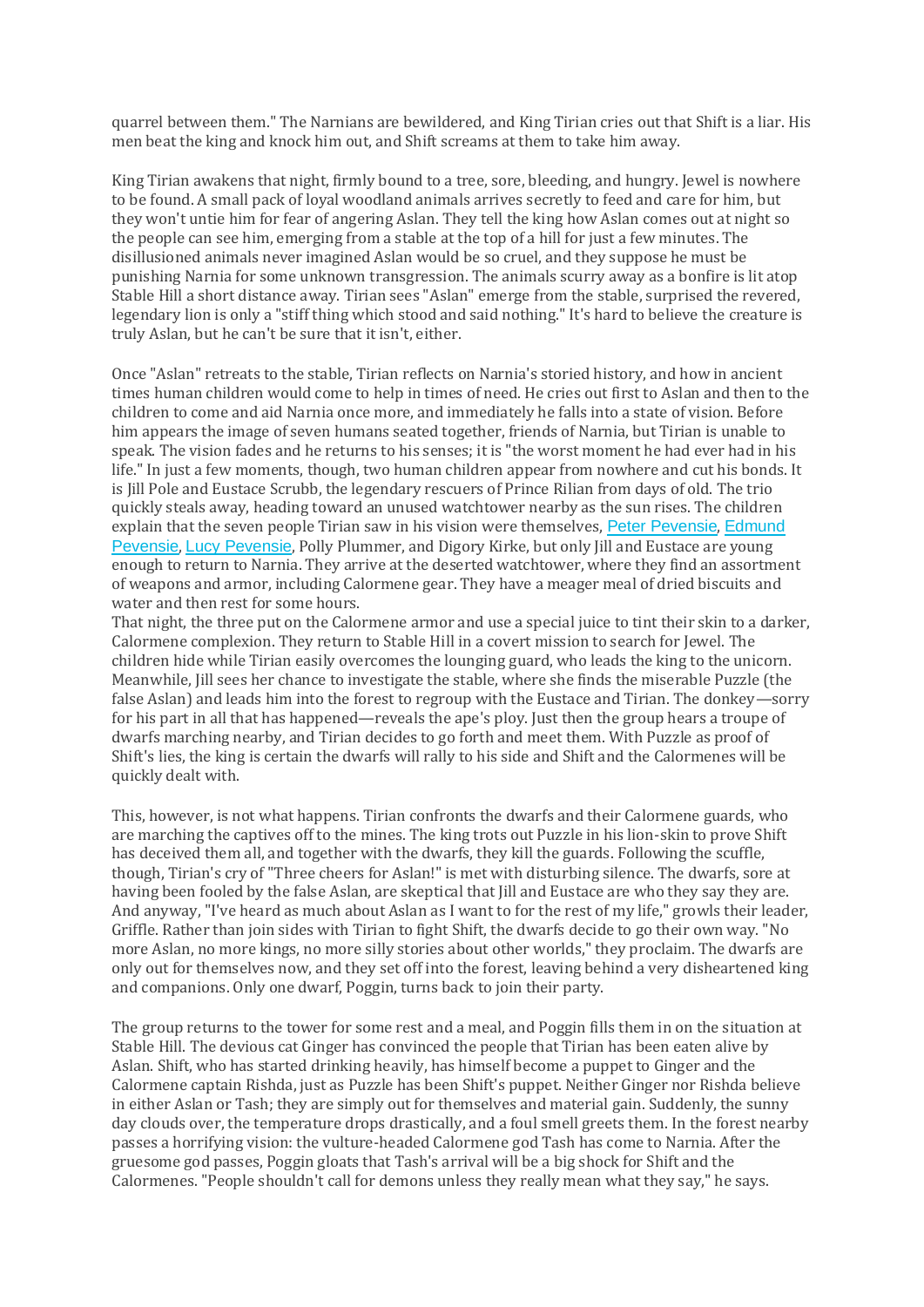#### **Into the Stable**

The group decides to head eastward to link up with Roonwit the Centaur and the reinforcing army he has surely raised by now. They don't get far before the eagle Farsight arrives with grim tidings: Roonwit is dead, having never reached Cair Paravel, and the castle has been overtaken by invading Calormenes. "Narnia is no more," says the king, and all are silent for a time. They now realize Shift must have been scheming with the Calormenes for much longer than they suspected. They decide to go to Stable Hill and expose Shift's lies anyway, taking "the adventure that Aslan would send them." The group hunkers down in the forest near the hill and awaits the nightly bonfire, where they plan to dramatically reveal Puzzle in his lion-skin to incite an uprising against Shift.

The ape steals their thunder, though, by announcing to the crowd that a donkey is clothed "in a lionskin and is wandering ... in these very woods pretending to be Aslan." The crowd is outraged. Tirian and the others realize their original plan will never work now, so Jill cuts the lion-skin off Puzzle to prevent his being harmed. Shift then announces that Aslan will no longer be coming out at night to be viewed, cleverly covering the fact that he no longer has Puzzle to show off to the crowd. Instead, anyone who wants to see "Tashlan" (for it is now no longer simply Aslan, but Tash and Aslan put together) must enter the stable himself. Shift then warns that Tashlan is in a fearsome mood, and likely to eat anyone who enters. "Now then! Who's first?" he questions.

Naturally, the animals shy away, afraid to enter the stable. The first to step forward is Ginger the Cat, who already knows what is inside—or so he thinks. He strolls casually to the door, but as soon as he enters, the cat shrieks and streaks back out into the night air. He tries to speak of what he has seen, but alas, he transforms before their eyes from a talking beast back into a dumb animal. Now the crowd is truly terrified, and the animals beg Shift to "stand between us and Aslan." One, however, still wishes to enter the stable. The Calormene soldier Emeth declares he is ready to die "if [he] might look once on the face of Tash." Rishda tries to dissuade him, but the dwarfs cry out, "Why do you let Narnians in and keep your own people out?" Rishda is forced to let Emeth enter the stable, and moments later, a soldier in armor staggers out and falls on the ground, dead. Rishda declares "he has looked on Tash and is dead."

Shift then tries to force a boar into the stable, and at last, Tirian can take no more. The group emerges from hiding and loudly denounces Shift and the Calormenes, asking "all true Narnians" to join with him "in Aslan's name." The fight commences, and right away, Tirian picks up and tosses Shift into the stable. A blinding light erupts, the ground shakes, and they hear a hideous voice as the ape disappears into the dark room. The talking dogs join Tirian's side, while the treacherous dwarfs under Griffle's command shoot down the loyal talking horses. Just as it looks like the Narnians might be winning, more Calormene troops pour into the battle, and the slaughter worsens. Eustace is captured and thrown into the stable, followed by all of the vile dwarfs. Poggin grimly predicts "that we shall all, one by one, pass through that dark door before morning," to which Jewel replies, "It may be for us the door to Aslan's country and we shall sup at his table tonight." One by one, their allies fall—the boar and Jewel, Farsight and Poggin, the loyal dogs, and countless others. King Tirian is driven toward the stable by Rishda, and before he can be forced in himself, the King grabs Rishda and pulls him inside, crying "Come in and meet Tash yourself!" Again there is "a deafening noise" and "a blinding light," and the two disappear into the darkness.

Inside, the scene is very different. It is daylight, in a beautiful country, and nearby is the stable door as seen from the inside—standing alone in the air, with no walls around it. Tirian watches as the fearsome Tash captures the groveling Rishda. Seven crowned kings and queens of Narnia then appear, and High King Peter banishes Tash to his own domain. Two of the royals are Jill and Eustace, no longer battle-dirty, but fresh and joyous-looking. Tirian, too, has transformed, and he meets all of the royals, with only Susan being absent. She is "no longer a friend of Narnia" and has ceased to believe that such a place exists. Peter and Edmund describe what was happening at the railway when they were pulled into Narnia. The train appeared to be going too fast around a bend, then "there was a frightful roar and something hit me with a bang, but it didn't hurt," says Peter. Digory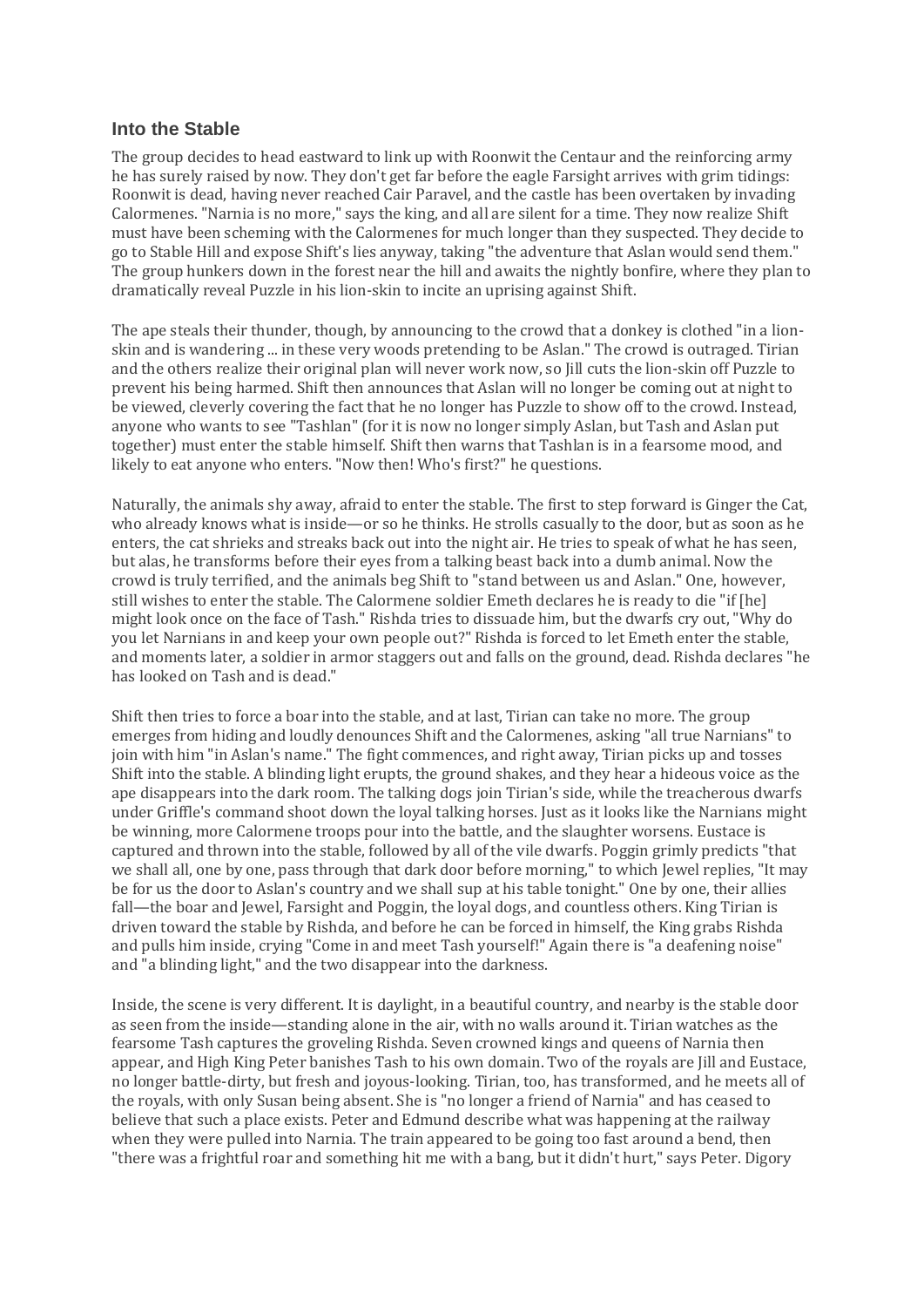concurs, and adds that his aches and pains from being old have disappeared. All in the group seem to be closer in age to each other now, somehow, too.

Lucy then tells what they have seen since their arrival. A Calormene guard entered the door and positioned himself in waiting to kill any enemy who entered, though he could not see or hear the kings and queens. Tash then appeared and frightened the senses out of Ginger. The Calormene soldier Emeth next entered and was attacked by the sentry, whom he killed and threw back out the door. Emeth could see the kings and queens, but wandered off in a daze, unresponsive to them, still looking for Tash. Next appeared Shift, who was gobbled up in one bite by Tash; and then came the remaining disloyal dwarfs, who are still there, sitting nearby in a circle. The group approaches them, and it soon becomes clear that the dwarfs believe they are inside the dark stable; they cannot see the bright day around them. Aslan again appears, and though he provides the dwarfs with a grand feast, to them it is only trough water and unappealing fare. Nothing can make them perceive the wonders surrounding them, for they live in a "prison ... in their own minds." The lion then roars that it is "TIME," and the door bangs open.

### **Aslan's Country**

Through the open door, there is now only blackness. Aslan roars again, and this time the giant Father Time appears and blows his horn against the sky. The stars begin to fall, deserting the sky in a shower, and soon there are no stars left to shine. "Aslan had called them home," and the star people pass through the door into Aslan's country. Then come the Narnians, and millions of beasts and creatures pour through the entrance and stream past the watching kings and queens. As each creature enters and looks into the face of Aslan, they instantly love him or hate and fear him. Those who hate him disappear into a dark shadow stretching away to the left, while those who love him veer to the right and onward into the verdant landscape. Those whom the children thought were dead appear, too, joyfully gathering around Tirian and the others. The creatures race toward the west at Roonwit's cry of "Further in and higher up!"

Beyond the doorway, the trees and plants of Narnia are destroyed by dragons and giant lizards, which then shrivel into nothingness themselves, with only skeletons remaining. Finally, a roaring wall of water floods toward the door and covers the land, and the red, dying sun and the moon rise for the last time, merging together into a flaming ball. Father Time reaches up and squeezes it into extinction, and Aslan commands Peter to shut the door. It is done. The world has ended.

"Come further in! Come further up!" Aslan urges, and they all proceed westward until the pack of dogs pick up an out-of-place scent: the Calormene soldier Emeth. They gather around him and Lucy asks for his story. He tells how, at first, he was delighted with the idea of war with Narnia. Soon, though, he came to see that it would not be honorable combat on the field of battle, but rather an infiltration of the land through lies and deception. The idea that Aslan and Tash were the same being was deplorable to him, as he had served Tash all his life and hated Aslan. When Puzzle was displayed to the crowds, Emeth instantly knew the donkey was no god. So when Shift invited the crowd into the shed to view "Tashlan," the soldier resolved to find out the truth for himself—especially after Ginger was so genuinely frightened by whatever was inside. "Surely the true Tash, whom they called on without knowledge or belief, has now come," he thought. Willing to face death to see his god, Emeth entered the stable, and there found the waiting soldier, whom he killed in self-defense and threw back out the door.

Believing he had come to Tash's country, Emeth set off to seek his god, but found instead the great lion, Aslan. Overwhelmed by the beast's greatness, Emeth fell at his feet, expecting to be slain for having served Tash all his life, but instead Aslan welcomes him. "All the service thou hast done to Tash, I account as service done to me," the lion said, then explaining that he and Tash are not one, but opposites. Only vile acts can be performed in Tash's service, and only good acts can be performed in Aslan's. Because Emeth has lived a life of noble virtues, he has actually served Aslan rather than Tash.